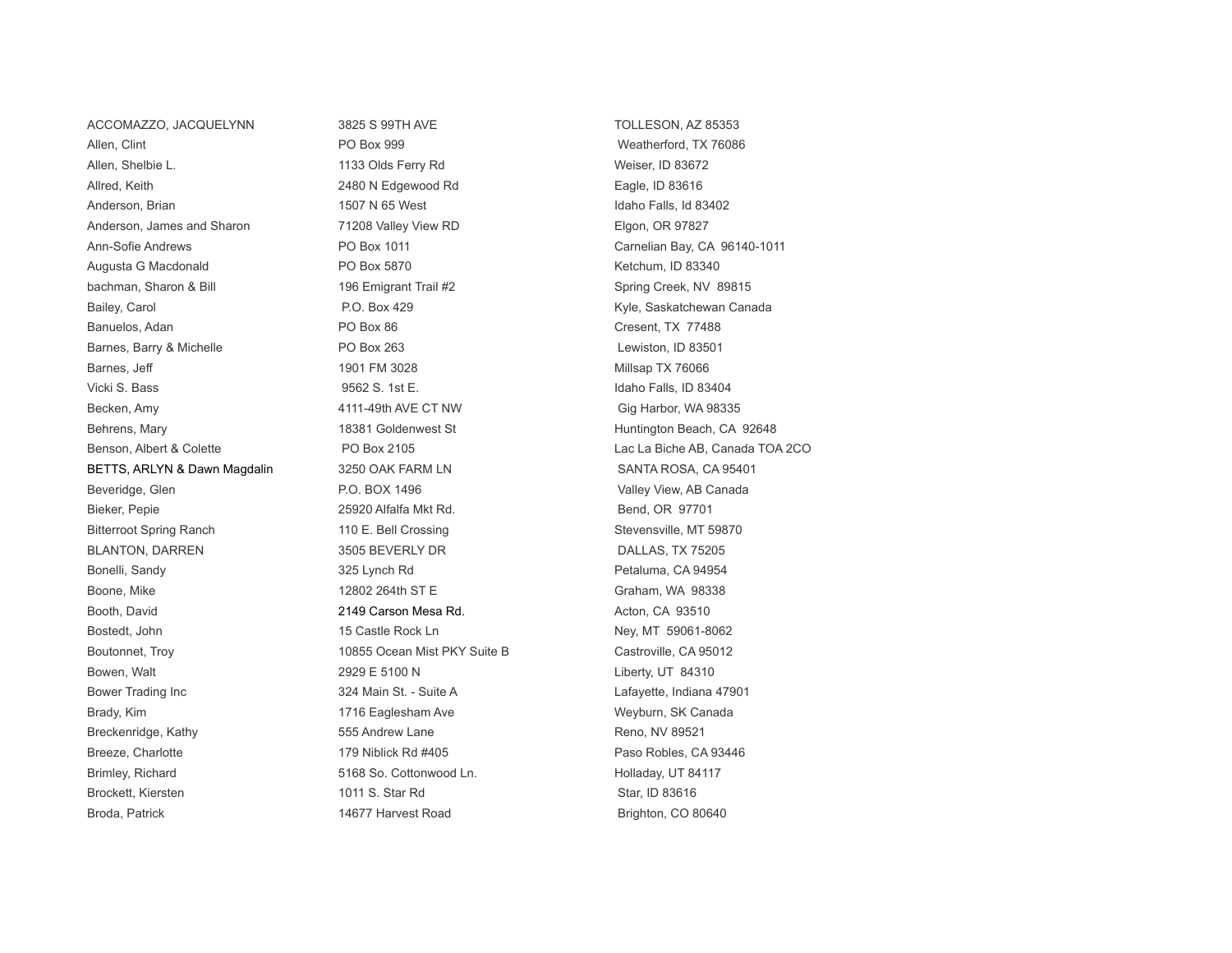Brody, Karen 146 Dapplegray Rd Bell Canyon, CA 91307 Broeckel, Mark 14024 Hamilton Nord Cana Chico, CA 95973 Brooks, Randy **PO Box 467** Palo Cedro, CA 96073-0467 Brooks, Sarah **PO Box 305** Clayton, CA 94517 Brown, Baylie **870 E Pomona Rd** 870 E Pomona Rd Yakima, WA 98901 Brown, James & Joyce PO Box 294 Gallatin Gateway, MT 59730 BUFFINGTON, COLLIER 2368 E. FOREST LAKE RD ACAMPO, CA 95220 Buntin, Monty **PO Box 1327 Lincoln, CA 95648** Burbidge, Dave 2246 E Country Club Dr SLC, UT 84109 Burck, Kim 23527 Rd B NE Soap Lake, WA 98851 Burger, Charles **2210 HWY 225 N** Chatsworth, GA 30705 Butlin, Brian 6. Scottsdale, AZ 85262 Cada, Jody **Cada, 23250 Cada Ln** 23250 Cada Ln Caldwell, ID 83607 Carmel Cutting Horses, Thomas Deregt Box 901 Carmel Valley, CA 93924 Carson, Gary & Michelle 245 Blauser Rd Castle Rock, WA 98611 Carter, Ellen **Carter, Ellen** PO Box 986 **PO Box 986** Jackson, WY 83001 Castaneda, Tiffany **1111 SW 2nd Ave Portland, OR 97204** Portland, OR 97204 Castilaw, Tim **Castilaw, Tim Castilaw, Tim Castilaw**, CA 95648-0807 Castona, Randal **PO Box 159** Castona, Randal PO Box 159 Chambers, RJ 29034 Sheridan Rd. Val Verde, CA 91384-2443 Chapman, Dawn 4433 S. Basha Rd. Chandler, AZ 85248-4902 Charter, Michael & Amber 2418 Zumwalt Rd Williams, CA 95987-5103 Chiaparri, Michael **721 Shiloh Cyn** Santa Rosa, CA 95403-8089 - Chiaparri, Michael Christianson, Clint & Kali Fortner Box 100 Bracken. Christianson, SK Canada SON OGO Chisum, Mandy **187 Twin Ridge Dr.** San Luis Obispo, CA 93405 Cromer, Morgan **6141 Almond Dr 5141 Almond Dr** Templeton, CA 93465 Clark Butte Ranch 16847 Ponderosa Cascade Dr Bend, OR 97701 Clark, Emily **Emily 65081 Highland Rd** Bend, OR 97701-8112 Coates, Andrew 24321 County Rd 23 Esparto, CA 95627 Coon, Taylor Coon Cooper, Ted & Lauren P.O. BOX 1082 SHINGLE SPRINGS, CA 95682-1082 Coppini, Margaret **5487 Happy Valley Rd Kuna, ID 83634** CORLETT, ROBERT **12000** 4370 Long Valley Rd. Santa Ynez, CA 93460-9556 Cowan, Jack 25541 **Payson, AZ 85541** Payson, AZ 85541 Cox, Denise-Lawson Hadlock **4240 W 3600 N** Cox, Denise-Lawson Hadlock **New York 10 Automobile 10** Automobile 10 Au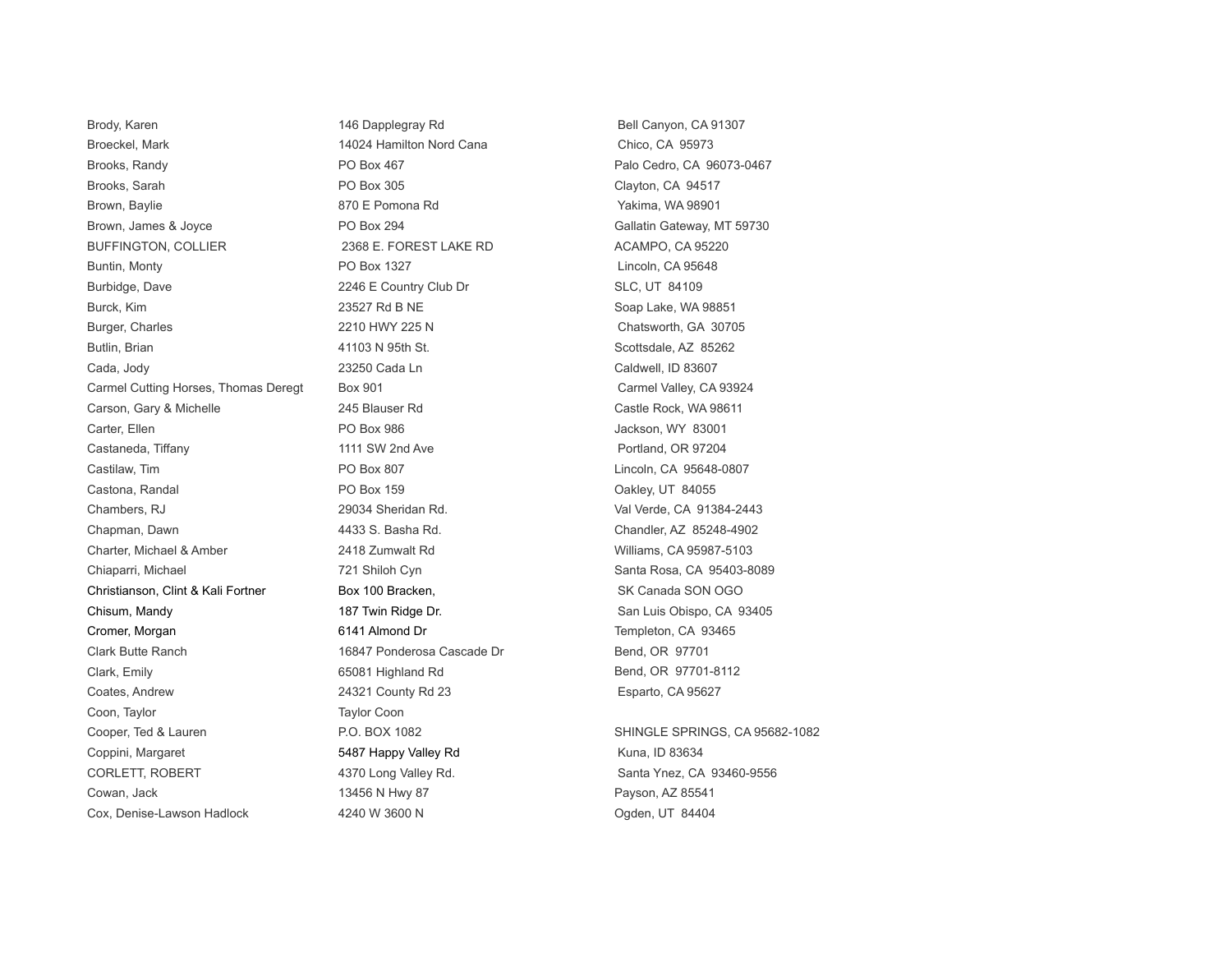Figge, Sandra **P.O. Box 4995** M.D. 80340 Ketchum, ID 83340

COYOTE ROCK RANCH B800 NW 31ST STREET THERREBOONE, OR 97760 Cromwell, Charlotte 8521 NW Mtn View Acres Dr. Prineville, OR 97754-8312 Curtis, Roper/Mike Wood 30609 N 144th St. Scottsdale, AZ 85262 Cusick, Dennis C. 2655 S. 3000 W Heber City, UT 84032 Dahl, Alexa **401 College Park Dr. Apt 3112** Weatherford, TX 76086 Dallaire,John & Cindy **PO Box 554** PO Box 554 **Atascadero, CA 93423** Daniel, Mary Ann 25920 Alfalfa Mkt Rd Bend, OR 97701-9655 Davis, Kim **1102 ELDERBERRY LN** SACRAMENTO, CA 95864 Davis, Rocky **Box 180** Box 180 **Valley View, AB, Canada TOH-3NO** Davis, Ron 18455 Couch Market Rd Bend, OR 97703 Dawson, George R. The Contract of the 2012 T8624 Eastregaard Rd Boardman, OR 97818 Day, Deborah 165 West Liberty Street Suite 100 Reno, NV 89501 Day, Lesley **Example 20 State Accord Contract Contract Contract RD** Bend, OR 97703-5254 Denton, Glade.Denton, Luke **P.O. BOX 650075** P.O. BOX 650075 DICKSON, JAMES & LINDA P.O. BOX 1221 ELLENSBURG, WA 98926-1902 DOTUR, DAVID **P.O. BOX 1417** P.O. BOX 1417 **JAMESTOWN, CA 95327-1417** Westin Sampson **6975 S. 4000 W.** G975 S. 4000 W. Bernjamin, UT 84660 DOUBLE G CUTTING 1901 FM 3028 MILLSAP, TX 76066 DOUZART, APRIL **EXECUTE:** P.O. BOX 568 CASTLE ROCK, WA 98611 Downs, Tara Rose or Jason 1343 W. Penelope St. Nowns, Tara Rose or Jason 1343 W. Penelope St. DRAKE, STEPHEN & REBECCA 5300 MUSTANG RD BRENHAM, TX 77833 Drummond, Tim & Missy 812 CR 4461 PAWHUSKA, CA 74056 Durant, Jerry PO Box 839 Weatherford, TX 76086-0839 E Squared Performance 7721 W. 900 S. Odgen, UT 84404 Eccott, Dave & Barb 1147 Princeton Summerland Rd RR1 Site 2 C10 Princeton, BC Canada Edgar-Debenedetti, Chalyse 21696 Stateline RD Wilder, ID 83676 Edgar, Kerinne **8700 Little Creek Road** Reno, NV 89508 Edwards, Ross 135 S. 200th ST Elkhorn, NE 68022-4880 Elkins, Doris **Elkins, Doris 1998** COLE Riley Rd Bend, OR 97703 Elrod, Russell 730 NE Smith Rock Wy Terrebonne, OR 97760 Erwin, Cody 5101 NE 82nd Ave Ste 200 Vancouver, WA 98662 Erwin, Jerry PO Box 820528 Vancouver, WA 98682-0011 Escover, Trudi 1940 S. 1200 E. Bliss, ID 83314 Eubanks, Alec & Robin PO Box 1221 Goldendale, WA 98620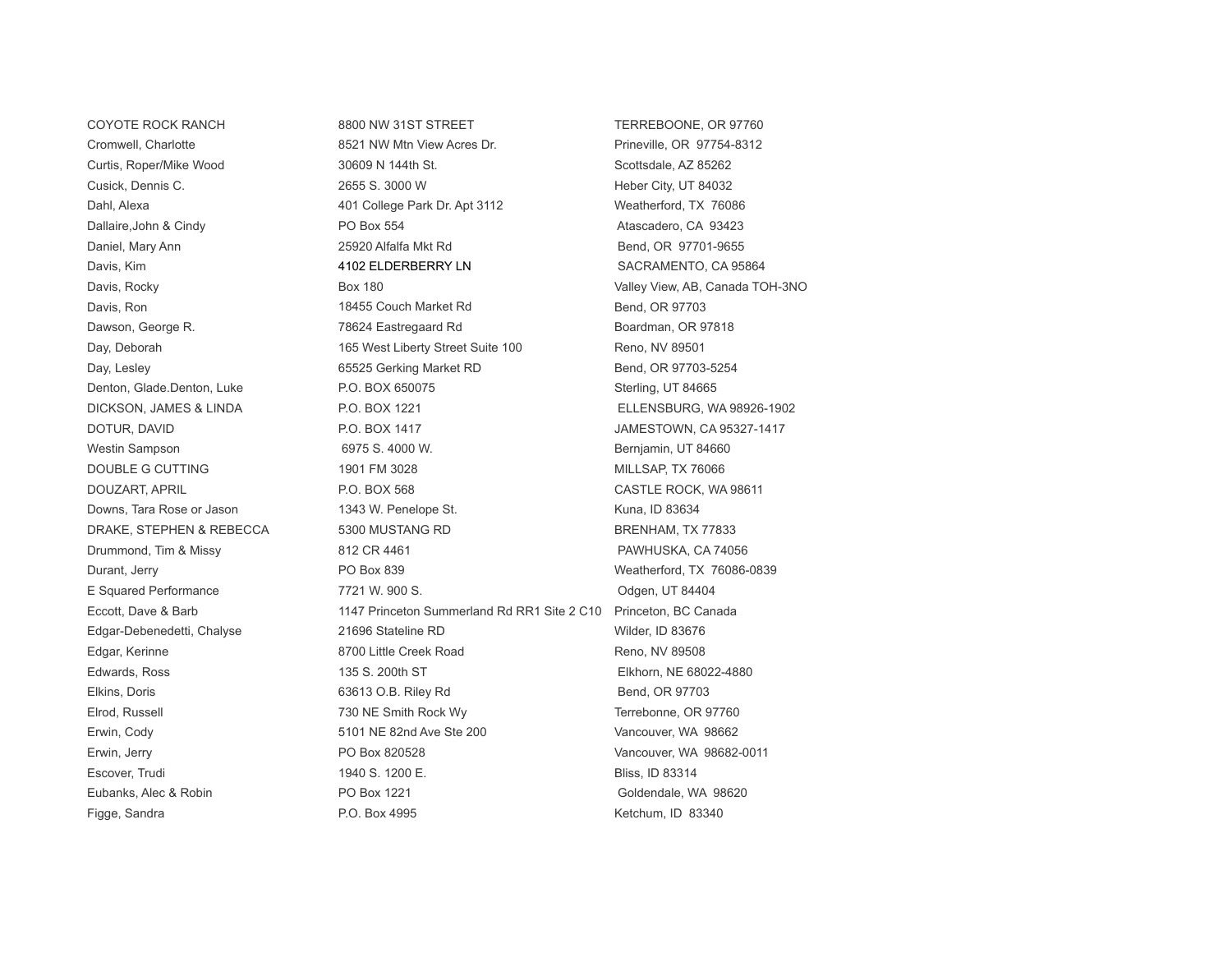Finney, Hiram & Corrie  $1754 \text{ E } 4000 \text{ N}$  Buhl, ID 83316 Flanigan, Donna **1988 1998 1999 12:33 13:4351 Doolan Road Livermore, CA 94551 Livermore**, CA 94551 Flashman, Mike & Debra **Rancho Australia Rancho Murieta, CA 95683** Rancho Murieta, CA 95683 Foote, Kathy **252 Convict Grade Rd** Livingston, MT 59047 Freed, Linda 19696 Landing Rd Mt. Vernon, WA 98273 Galyean, Beau & Ashley **4500 Anglin Circle** Ft Worth, TX 76140 Gamble, Hannah **PO Box 369** PO Box 369 **Othello, WA 99344** Garoutte, Cynthia **Columbus, MT 59019** PO Box 1070 Columbus, MT 59019 Garza, Ramiro **PO Box 23716** Houston, TX 77228 GCH Land & Cattle Co **13301 E.** Eight Mile Rd Warren, MI 48089 Giannini, Mike 1750 Vernon Ave. 1750 Vernon Ave. Blackfoot, ID 83221-3053 Goppert-Keele, Sherie 1207 Meadow Lane Ave Cody, WY 82414 Gove, Valerie 1980 1990 1991 1991 1992 1993 1994 1994 1995 1994 1995 1994 1995 1996 1997 1998 1999 1999 1999 1 Grady, Bill **Samuel Cove** 8425 NE Woodland Cove **Kirkland, WA 98034** Gray, Jody 2880 Paymaster Trail Cool, CA 95614 Greenwell, Van 553 W. 200 S. Paul, ID 83347 Gress, Bambi PO Box 939 Ennis, MT 59729 Guinn Acres **16680 RD 602 Philadelphia, MS 39350-7009 Philadelphia**, MS 39350-7009 Hale, Jennie 650 Warr St. Grantsville, UT 84029 Hall, Debbie 5205 Estrella Rd Paso Robles, CA 93446-8328 Hansen-Lane, Katrina **1998** The Roseburg, CR 97470 The Roseburg, OR 97470 Hansen, Karen & Dan 8 March 200 FM 113 N Weatherford, TX 76088 Harp, David **Austria Australia Australia Australia Australia Australia Australia Australia Australia Australia** Portland, TN 37148 Hashtag Ventures **800 Cutters Trail Mashtag Ventures** Weatherford, TX 76087 Haviland, Sindy **P.O. BOX 5** BUHL, ID 83316 Hazell, Margot H, Heart River Ranch PO Box 895 Weatherford, TX 76086 Hedlund, Cody 17610 N FM 1189 Lipan, TX 76462 Higbee, Brenda **1920 1915 SW Rimrock Way Separate Section** Redmond, OR 97756 Hiner, Diehl 6179 Cottonwood Rd Walla Walla, WA 99362 Hiner, Gene & Nicki **Access 10. March 2017** Braden Rd. New York 2018 Walla Walla, WA 99362 Holden, Dean **14787 Clifton Rd** Marietta, OK 73448 Holman, Michael **1988** Couth 3300 West Benjamin, UT 84660 Holt, Jack 21440 Morrill Rd Bend, OR 97701 Hooper, Diane **3319 Addison Ave E** Kimberly, ID 83341

Fill, Amanda 23791 12th AVE Langley, BC V2Z 22 Canada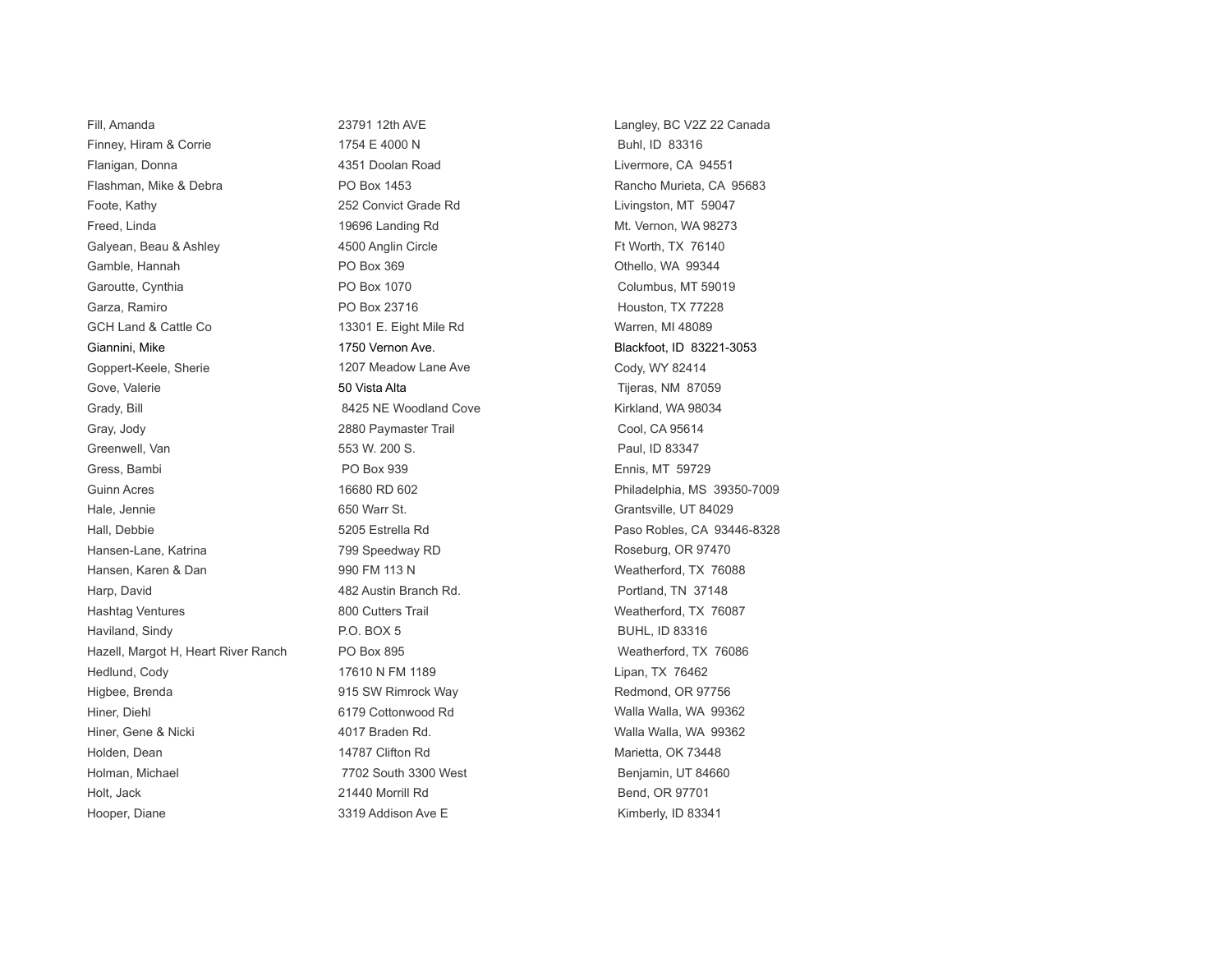HULBERT, ERIC 2047 S. TERRACE DR NAPA, CA 94559-4110 Iron Rose Ranch, LLC 1000 Blue Heron Ln Carbondale, CO 81623 Irons, Kimberly **2324 Silver Breeze CT** San Jose, CA 95138 J Five Horse Ranch Mgmt 4872 Old Garner Rd Weatherford, TX 76088 Weatherford, TX 76088 Johnson, Tim 25041 State Route 127 Lacrosse, WA 99143-8715 Jolley, Fiina Ugrin **P.O. Box 104** Fort Bragg, CA 95437 Jones, Emily **The Community Community** 73 Cluney St. **Arbuckle, CA 95912 Arbuckle, CA 95912** Jones, Holly **1326 Bombero Ln** Malla Walla Walla, WA 99362 Jordan, Gavin **1988** Clay Station Rd 19761 Clay Station Rd 1988 Wilton, CA 95693 Kaufmann, Kylie **Example 19 Clovis, CA 93619** 6764 N Langley Ave **Clovis, CA 93619** Kemp, Jimmy **PO Box 1072** Cisco, TX 76437 Kimball, Cynthia and Craig **2970 Majestic Oark Cir** Cottonwood, CA 96022 King, Christine **8527 EAST OLD FIELD RD** SCOTTSDALE, AZ 85266 Kinnaman, Roxy **8439 Old 99 HWY SE** Clympia, WA 98501 Kinsey, Randy **P.O. Box 1612** Wilson, WY 83014 Kiser, Dan & Elizabeth (Betty) 26453 HWY 95 Parma, ID 83660 Parma, ID 83660 KNIGHT, SYDNEY 19154 N 19154 N 107TH ST SCOTTSDALE, AZ 85255-6246 Knott, Peter 1823 248th St Aldergrove, BC Canada V4W 2B7 Koehne, Doris **8490 Kobert CT** Winters, CA 95694 Kratzer, John **Rancho Santa Fe, CA 92067** PO Box 1531 **Rancho Santa Fe, CA 92067** L D Ranch, Darren Swensen 179 W. 760 S. Salem, UT 84653 LAMB, PEELER SHANNON 123 PARK RIDGE TALL BOERNE, TX 78006 Lancaster, Jamie 516 E. 400 S. Jerome, ID 83338 Larsen, Helen **Election Community Community** 674 Lane 7 **Powell, WY 82435** Lazy J Arrow LLC **Case Community COM 388 637** Meadow Creek Way Morgan, UT 84050 Lee, Cody **1025 HWY 93 S** HWY 93 S HWY Hamilton, MT 59840 Leigh, DeAnna **309 E** Insert Rd **Deer Park, WA 99006** Leigh, DeAnna LEMASTER, MICHELLE **1999 THE READ ASSESSED AT A 2012** TO 21 WITTIG AVE **LAS VEGAS, AND 89131** Levy, Dick N. Coote 73761 Mac Hoke Rd Echo, OR 97826 Libsack, Emily 29621 Bar Diamond Parma, ID 83660 Long, Ryan **1988** Construction Construction Construction Construction Construction Construction Construction Const Looney, Patricia **P.O. BOX 148** P.O. BOX 148 **PARMA, ID 83660** Lundgren, Nina 430 Ferguson Lane Eltopia, WA 99330 Luty, Robert **20 Pony Lane** 20 Pony Lane Rolling Hills E, CA 90274-4123 Mann, Cindy Carey, ID 83320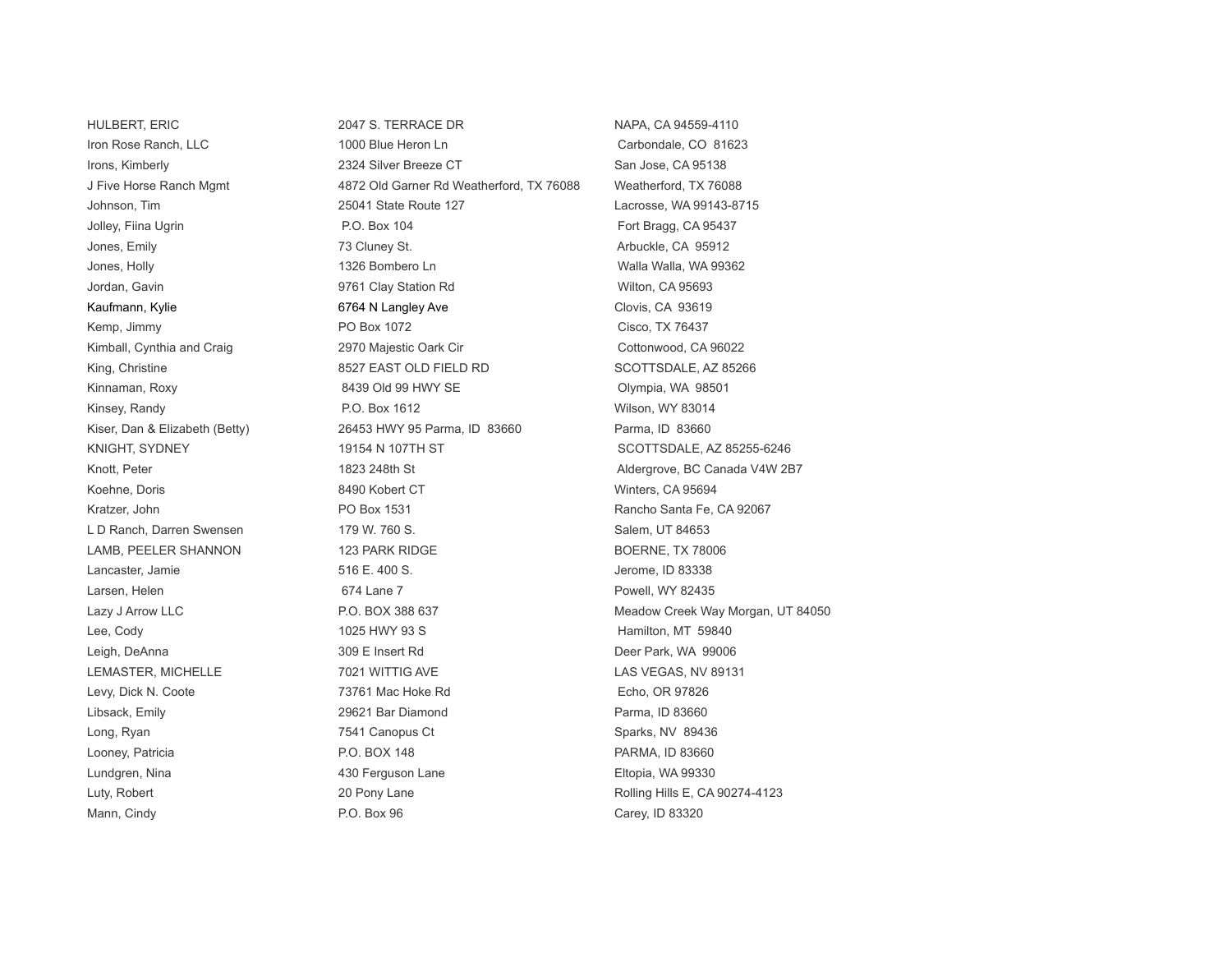Mann, James **30433 Marshall Road Extension** Abbotsford, BC V4X 2K9 Canada Mariposa Farms-Ralph Gray **PO Box 471224** Ft Worth, TX 76147 Martens, Jared **1615 W Hays St. Communist Communist Communist Communist Communist Communist Communist Communist Communist Communist Communist Communist Communist Communist Communist Communist Communist Communist Communist** Martin, Bonnie **Carlo Carlo 1983 III et al. Rio Vista** Carlo Vista Las Vegas, NV 89131 Martin, Scott **P.O. Box 1194** Bellevue, ID 83313 Maxeiner, Mary **PO Box 354** PO Box 354 Sebastopol. CA 95472 MCCLAREN, JOHN P.O. BOX 157 MCCLAREN, TX 76657 McClymont, Reed & Sheryl 1209 Hancock St. New York HOLDREGE, NE 68949 McDavid, David & Stacie 3340 Camp Bowie Blvd Suite 200 Ft Worth, TX 76107 McFadden, Heidi 212 S Iris St. Carson City, NV 89703 McGinnis, Jeanne 19719 Cloverland RD Asotin, WA 99402 MCKEAN, MARK P.O. BOX 445 RIVERDALE, CA 93656-0445 Merryman, Tom & Janice 1216 CR 456E All the CR 456E Baird TX 79504-9705 METALLIC ALL LLC P.O. BOX 311 LOS OLIVOS, CA 93441 Metzler, Jean DVM 6248 Main Ave #D 6248 Main Ave #D 6248 Main Ave #D 6248 Main Ave #D 662 Main Ave #D 662 Main Ave #D Middleton, Lauren 3711 Tin Top Rd Weatherford TX 76087 Miller, David **1988** Solomon Miller, David 1988 Solomon 1988 Solomon 1988 Solomon 1988 Solomon 1988 Solomon 1988 Solomon 1988 Solomon 1988 Solomon 1988 Solomon 1988 Solomon 1988 Solomon 1988 Solomon 1988 Solomon 1988 Solom Miller, Russ **152N 2700E** 452N 2700E Saint Anthony, ID 83445-5816 Mink, Joani Kay **Contrad, Mink, Joani Kay Contrad, MT** 59425-0844 MONTANO, MELINDA 6812 ALFRED HARRLE HWY BAKERSFIELD, CA 93308-9650 Moreda , Shelli **No. 2008** WEST SACRAMENTO, CA 95691 Morgan, Steve **196 West Wise Rd** 2008 Morgan, Steve 2014 Morgan, CA 95648 Morse, Paige 7721 W. 900 S. Ogden, UT 84404 Moses, Roger 385 N. 200 W. Blackfoot, ID 83221 Nast, Kristine R **P.O. BOX 434** BELLEVUE, ID 83313 National Equestrian Centers, Mary Behrens 18381 Goldenwest Street Huntington Beach, CA 92648 Neidhart Cutting Horses 4144 Cristo Rey St. Farmington, NM 87401 Farmington, NM 87401 Nelson, Theresa **8903 KAUTZMAN RD** Billings, MT 59101 Nevis, Sammy **PO Box 3775** PO Box 3775 Yuba City, CA 95992 Nichols, James **6957 Estrella Rd** San Miguel, CA 93451 Nicholson, Sherri 10002 Ferry Rd Melba, ID 83641 Noble Panels & Gates **51756** Fruitvale Road Milton Freewater, OR 97860 Norris, Steve **224 E. Cheyenne Mountain Blvd.** Colorado Springs, CO 80906 O'Keefe, Audrey **116115 S. Buxton Rd Butte, MT 59701** Butte, MT 59701 Oglesby, Alan 180 S. Kelly Rd American Canyon, CA 94503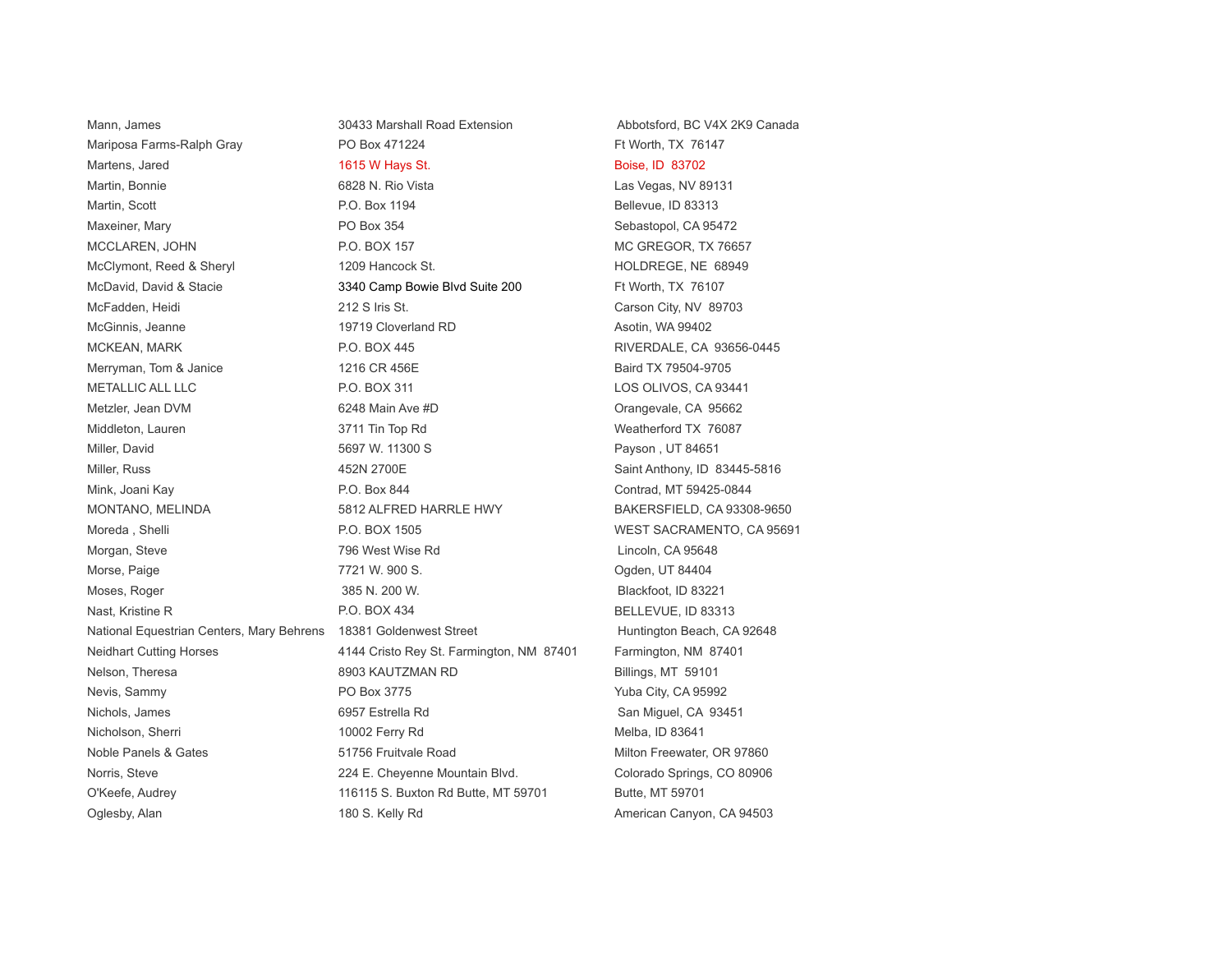Owen, Lacey **1701 Reservoir Loop Rd** Selah, WA 98942 Pace, Dustin 2155 W. 600 S. Provo, UT 84601 (Pahlke)Chamberlin, Sarah 116115 S. Buxton Rd Butte, MT 59701 Para, Elizabeth **P.O. BOX 369** P.O. BOX 369 **P.O. BOX 369** OTHELLO, WA 99344 Parke, Helen 1888E 3200S Wendell, ID 83355-3343 Parker, Jann Box 1499 BOX 1499 BILLINGS, MT 59103 Paton, David **PO Box 696** PO Box 696 Posted Baton, David Baton, David Baton, David PO Box 696 Posted Baton, David Baton, David Baton, PO Box 696 Posted Baton, David Baton, David Baton, David Baton, David Baton, David Baton Pearce, Harvey & Joy Letourneau PO Box 221 Burbank, WA 99323 Penning, Lucille **Penning, Lucille 2006** CA 95948 Perkins, Rick & Cheryl **2405** Cranberry Crt **Channel 2405** Cranberry Crt Abbotsford, BC V3G 2W8 Canada Perry, Susan 15194 OAK CREEK RD PRATHER, CA 93651-9710 Peterson, Tom 1950 Alaskan Way #523 Seattle, WA 98101 Petterson, Rebecca 231 East 200 North 231 East 200 North Jerome, ID 83338 Phifer, Jess **8648 NW Redtail DR** Forest Grove, OR 97116 Pierce, Pauly **Research Contract Contract Contract Contract Contract Contract Contract Contract Contract Contract Contract Contract Contract Contract Contract Contract Contract Contract Contract Contract Contract Contract** Pilorget, Debbie 26701 South Ranch Hills Road Mulino, OR 97042 Pinkerton, Bruce **7584 RD K.7 NE** Moses Lake, WA 98837 Pitard, Toddy 201 N Jefferson Ave El Dorado AR 71730 Platt, Kenneth 10343 Weld CR 39 Fort Lupton CO 80621 Platt, Paula **Platt, Paula 2760 WCR 21** Fort Lupton, CO 80621 Platt, Shad **PO Box 1097** Platt, Shad CA 95963-1097 Pollard, Adam 11515 WCR 54 Midland, TX 79707 Porter, Matthew **1537 W. Stoddard Lane** Morgan, UT 84050 Post, Hillary **1 Acacia Rd. Rolling Hills, CA 90274** Post, Hillary Rolling Hills, CA 90274 Pro Paint Ranch 2750 Hillside Dr **Fortuna, CA 95540** Pulver, Priscilla 5100 N Star RD Meridian, ID 83646 Ratto, Terry **1981 Carry 2012** 481 N. Santa Cruz AVE #311 Los Gatos, CA 95030 Rebhuhn, Dean 14730 156TH PL NE NE Woodinville, WA 98072 Reynolds, Anne **2246 E.** Maple Dr **Canadia Annual Mercynolds, Anne Maple Dr** King Hill, ID 83633 Rimrock Equine **The Contract Contract Contract Contract Contract Contract Contract Contract Contract Contract Contract Contract Contract Contract Contract Contract Contract Contract Contract Contract Contract Contract Cont** Roberts, Lora **1988** Contract the Sunnyside Dr **AG Sunnyside Dr Jerome, ID 83338** ROCKEY, JOHN 348 EAST AVENUE K-8 SUITE B LANCASTER, CA 93535 Rogers, David **PO Box 1019** PO Box 1019 **PO Box 1019** Graham, TX 76450

PEARSON, JANIS 28382 Via Anzar San Juan Capistrano, CA 92675-2936 REMPEL, TRAVIS FOR AN ARRIVATOR BOX 22937 ST ANDREWS AVE FORT LANGLEY, BRITISH COLUMBIA V1M2S1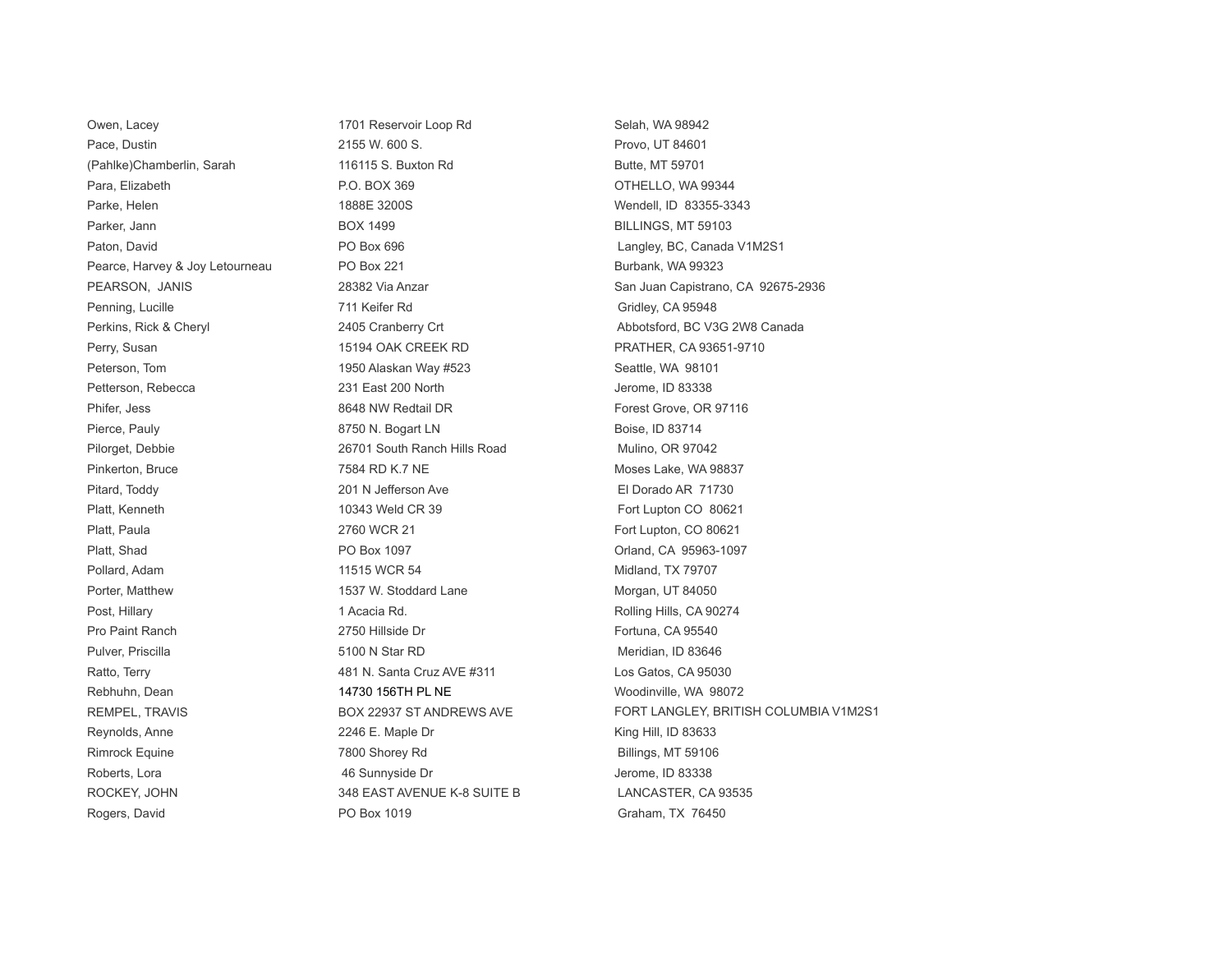ROSS, LINDA 2368 E. FOREST LAKE RD ACAMPO, CA 95220 Russell, Dana 164050 Merry 2016 1650 N. Morgan Valley DR Morgan, Morgan, UT 84050 Sanchietti, Janeen 1115 Irwin Ln Sanchietti, Janeen 1115 Irwin Ln Sanchietti, Janeen 1115 Irwin Ln Sandford, Julie 10591 South Meads Ave Crange, CA 92869 Sartin, Pete **PO Box 240** PO Box 240 Sunnyside, WA 98944 Schaeffer,Diane 1005W 300N Paul, ID 83347 Schengel, Janine **1988** and Mill Valley, CA 94941 **And According to Apple 10. Mill Valley, CA 94941** Schutte, Robert 3176 E 3500 N Twin Falls, ID 83301-0312 Scow, Darrel **10881 So. Bay Meadow Circle** Sandy, UT 84092 Shewmaker, Denise 23528 E. 3600 N. Shewmaker, Denise 3528 E. 3600 N. Silverberg, Suzanne **1888** and 4612 Fairway Ranch Road Soquel, CA 95073 Simpkins, Darren and C/o Carol Ward 14300 Jackson Road Rancho Murieta, CA 95683 Smith, Gay **3960 Calle Canonero** Fallbrook, CA 92028 Smith, Kade **PO Box 1185** PO Box 1185 Mineral Wells, TX 76068-1185 Smith, Teresa **11105 SE Clair Lane** Dayton, OR 97114 Smith, Tim **Example 2018** PO Box 360 **Payson, AZ 85547-0360** Payson, AZ 85547-0360 Sorbet, Phyllis **Table 10 and Table 7351** Meadows of the Kern Drive Bakersfield, CA 93308 Spadoni, Peter **1215 Castlerock Ave Metal Control Control** Menatchee, WA 98801-2528 Stewart, Vickie 195 Hawker Lane 195 Hawker Lane Corvallis, MT 59828 Strohl, Mindy, Aaron & Taylor 13564 Tollhouse Rd, Clovis, CA 93619 Suenram, Peri **1456 Highway 91** A486 Highway 91 North Dillon, MT 59725 Swensen, Darren 179 W 760 S Salem UT 84653 TATUM, CHELSEA P.O. BOX 57 P.O. BOX 57 CONSERVERS AND MULTATUM, CHELSEA TEIXEIRA RANCH 9660 FOXEN CANYON RD SANTA MARIA, CA 93454 Ten/27 Ranch, LLC. **301 Veterans Blvd.** 301 Veterans Blvd. Denham Springs, LA 70726 The DLX LLC, Scilacci **45834 Heritage Ranch Rd.** Baker City, OR 97814 Thigpen, Robert **PO Box 518** PO Box 518 Chilton, TX 76632-0518 Thomason, Danny 2390 S. 1300 E. Bliss, ID 83314 Thorne, Scott & Hazel PO Box 717 Promotion Po Box 717 Picabo, ID 83348-0717 Tom Long Cutting Horses 371 State Route 88 Gardnerville, NV 89460-7549 Tregemba, Bob 1707 Burning Tree Dr, Lawrence KS 66407 Trout Creek Ranch **3643 North Fork Highway** Cody, WY 82414 Tullis, Sharon **32293 E Loop Rd 32293 E Loop Rd Hermiston, OR 97838** Tumber, Ravi PO Box 986 Winters, CA 95694 Valley, Tammy **2423** Fifth St Encinitas, CA 92024